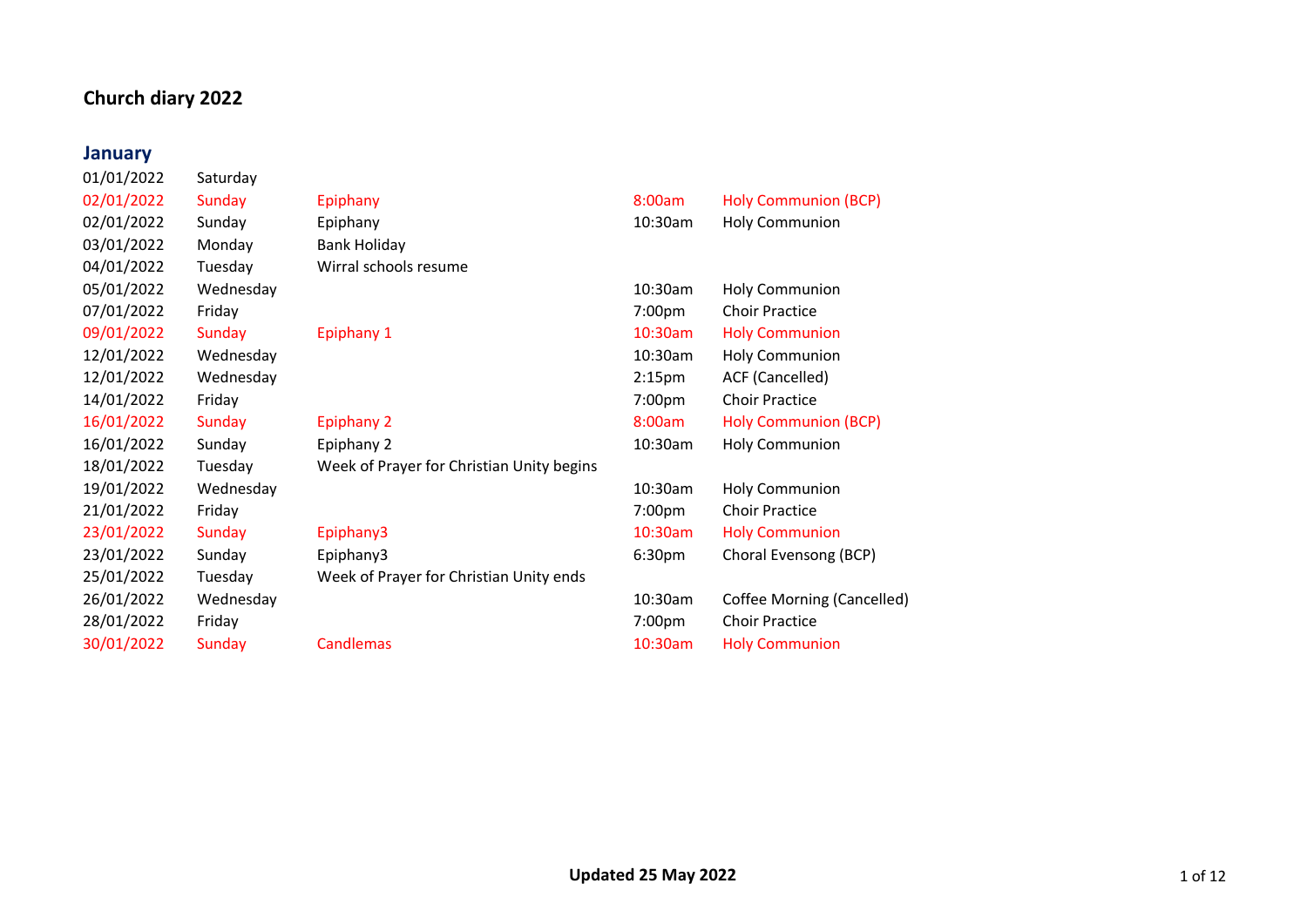#### **February**

04/02/2022 Friday 08/02/2022 Tuesday 09/02/2022 Wednesday 16/02/2022 Wednesday 23/02/2022 Wednesday 28/02/2022 Monday Wirral Schools resume

02/02/2022 Wednesday 10:30am Holy Communion 06/02/2022 Sunday 4 before Lent / Queen's Accession 06/02/2022 Sunday 4 before Lent / Queen's Accession 11/02/2022 Friday 7:00pm Choir Practice 13/02/2022 Sunday 3 before Lent 10:30am Morning Prayer 18/02/2022 Friday Wirral Schools end of half term 20/02/2022 Sunday 2 before Lent 2000 10 m 8:00am Holy Communion (BCP) 20/02/2022 Sunday 2 before Lent 10:30am Holy Communion 21/02/2022 Monday Wirral Schools Half Term Holiday starts 25/02/2022 Friday Wirral Schools Half Term Holiday ends 25/02/2022 Friday 7:00pm Choir Practice 27/02/2022 Sunday Next before Lent 10:30am Holy Communion

| 02/02/2022 | Wednesday |                                         | 10:30am            | <b>Holy Communion</b>                                    |
|------------|-----------|-----------------------------------------|--------------------|----------------------------------------------------------|
| 04/02/2022 | Friday    |                                         | 7:00 <sub>pm</sub> | <b>Choir Practice</b>                                    |
| 06/02/2022 | Sunday    | 4 before Lent / Queen's Accession       | 8:00am             | <b>Holy Communion (BCP)</b>                              |
| 06/02/2022 | Sunday    | 4 before Lent / Queen's Accession       | 10:30am            | <b>Holy Communion</b>                                    |
| 08/02/2022 | Tuesday   |                                         | 7:30 <sub>pm</sub> | <b>PCC Meeting</b>                                       |
| 09/02/2022 | Wednesday |                                         | 10:30am            | <b>Holy Communion</b>                                    |
| 09/02/2022 | Wednesday |                                         | 2:15 <sub>pm</sub> | ACF: Early Exploration of Central Africa (Dr Ian Cubbin) |
| 11/02/2022 | Friday    |                                         | 7:00 <sub>pm</sub> | <b>Choir Practice</b>                                    |
| 13/02/2022 | Sunday    | 3 before Lent                           | $10:30$ am         | <b>Morning Prayer</b>                                    |
| 13/02/2022 | Sunday    | 3 before Lent                           | 6:30 <sub>pm</sub> | Holy Communion (Traditional Language)                    |
| 16/02/2022 | Wednesday |                                         | 10:30am            | <b>Holy Communion</b>                                    |
| 18/02/2022 | Friday    | Wirral Schools end of half term         |                    |                                                          |
| 20/02/2022 | Sunday    | 2 before Lent                           | 8:00am             | <b>Holy Communion (BCP)</b>                              |
| 20/02/2022 | Sunday    | 2 before Lent                           | 10:30am            | <b>Holy Communion</b>                                    |
| 21/02/2022 | Monday    | Wirral Schools Half Term Holiday starts |                    |                                                          |
| 23/02/2022 | Wednesday |                                         | 10:30am            | Coffee Morning                                           |
| 25/02/2022 | Friday    | Wirral Schools Half Term Holiday ends   |                    |                                                          |
| 25/02/2022 | Friday    |                                         | 7:00pm             | <b>Choir Practice</b>                                    |
|            |           |                                         |                    |                                                          |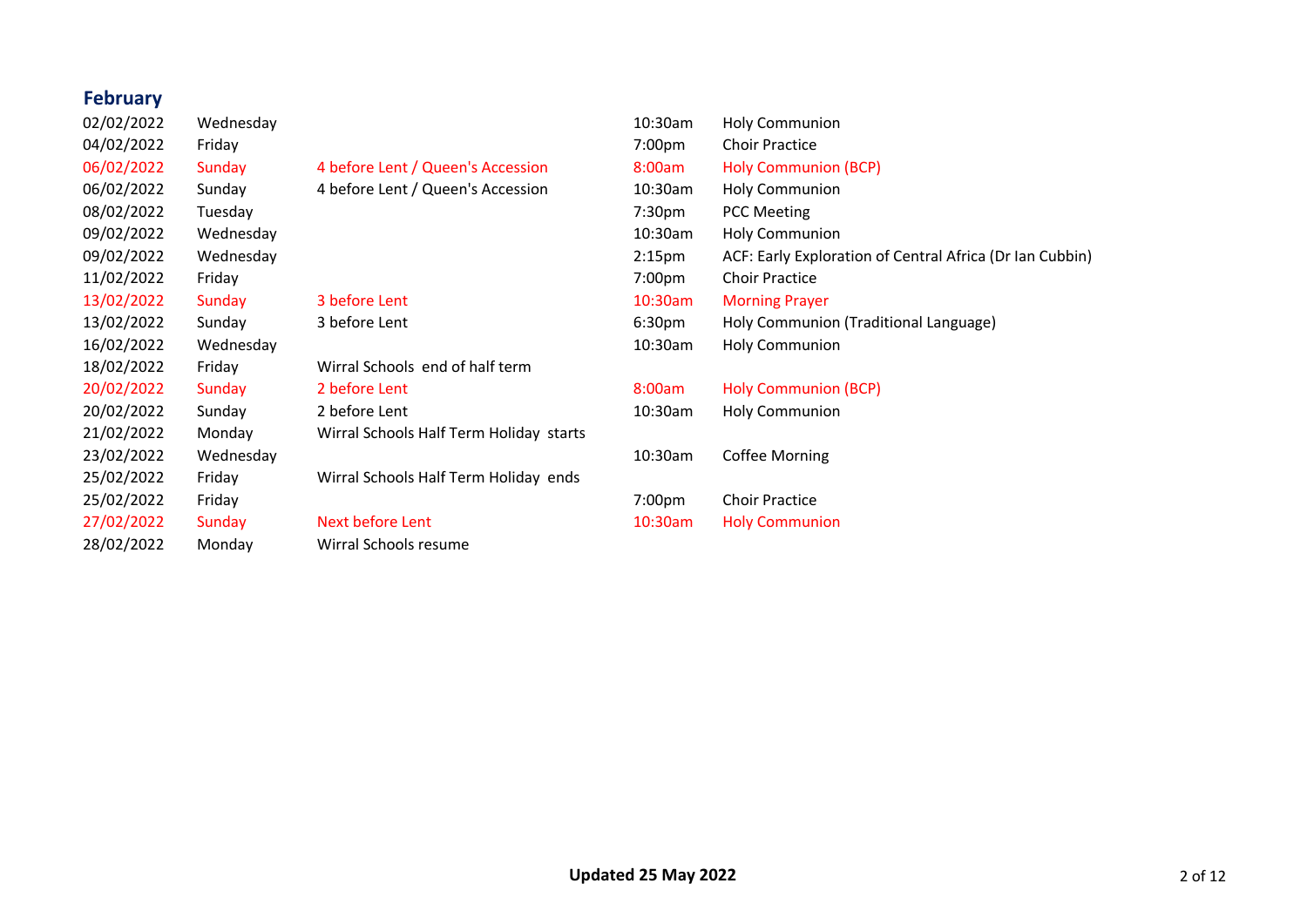### **March**

| 02/03/2022 | Wednesday | Ash Wednesday             | 7:00pm             | <b>Holy Communion</b>                                                  |
|------------|-----------|---------------------------|--------------------|------------------------------------------------------------------------|
| 04/03/2022 | Friday    | World Day of Prayer       | 2:00 <sub>pm</sub> | Service at St Winefride's Neston (followed by refreshements).          |
| 04/03/2022 | Friday    |                           | 7:00pm             | <b>Choir Practice</b>                                                  |
| 06/03/2022 | Sunday    | Lent 1                    | 8:00am             | <b>Holy Communion (BCP)</b>                                            |
| 06/03/2022 | Sunday    | Lent 1                    | 10:30am            | <b>Holy Communion</b>                                                  |
| 08/03/2022 | Tuesday   |                           | 7:00pm             | Lent Meditation: "Come to the Table" - A closer look at Rublev's Icon. |
| 09/03/2022 | Wednesday |                           | 10:30am            | <b>Holy Communion</b>                                                  |
| 09/03/2022 | Wednesday |                           | 2:15 <sub>pm</sub> | ACF: Claire House (Cora Shafto)                                        |
| 11/03/2022 | Friday    |                           | 7:00pm             | <b>Choir Practice</b>                                                  |
| 13/03/2022 | Sunday    | Lent 2                    | 10:30am            | <b>Holy Communion</b>                                                  |
| 13/03/2022 | Sunday    | Lent 2                    | 6:30 <sub>pm</sub> | Evensong                                                               |
| 15/03/2022 | Tuesday   |                           | 7:30 <sub>pm</sub> | <b>PCC Meeting</b>                                                     |
| 16/03/2022 | Wednesday |                           | 10:30am            | <b>Holy Communion</b>                                                  |
| 18/03/2022 | Friday    |                           | 2:00 <sub>pm</sub> | Wedding: Williams/Windrum                                              |
| 18/03/2022 | Friday    |                           | 7:00pm             | <b>Choir Practice</b>                                                  |
| 20/03/2022 | Sunday    | Lent 3                    | 8:00am             | <b>Holy Communion (BCP)</b>                                            |
| 20/03/2022 | Sunday    | Lent 3                    | 10:30am            | <b>Holy Communion</b>                                                  |
| 22/03/2022 | Tuesday   |                           | 7:00pm             | Lent Meditation: Reflection through poetry                             |
| 23/03/2022 | Wednesday |                           | 10:30am            | <b>Coffee Morning</b>                                                  |
| 25/03/2022 | Friday    |                           | 7:00pm             | <b>Choir Practice</b>                                                  |
| 27/03/2022 | Sunday    |                           | 1:00am             | British Summer Time begins (clocks go forward one hour)                |
| 27/03/2022 | Sunday    | Mothering Sunday / Lent 4 | 10:30am            | <b>Morning Prayer</b>                                                  |
| 27/03/2022 | Sunday    |                           | 3:00 <sub>pm</sub> | Mothering Sunday: Quiet Space                                          |
| 29/03/2022 | Tuesday   |                           | 7:00pm             | Lent Meditation: Reflection through music                              |
| 30/03/2022 | Wednesday |                           | 10:30am            | <b>Holy Communion</b>                                                  |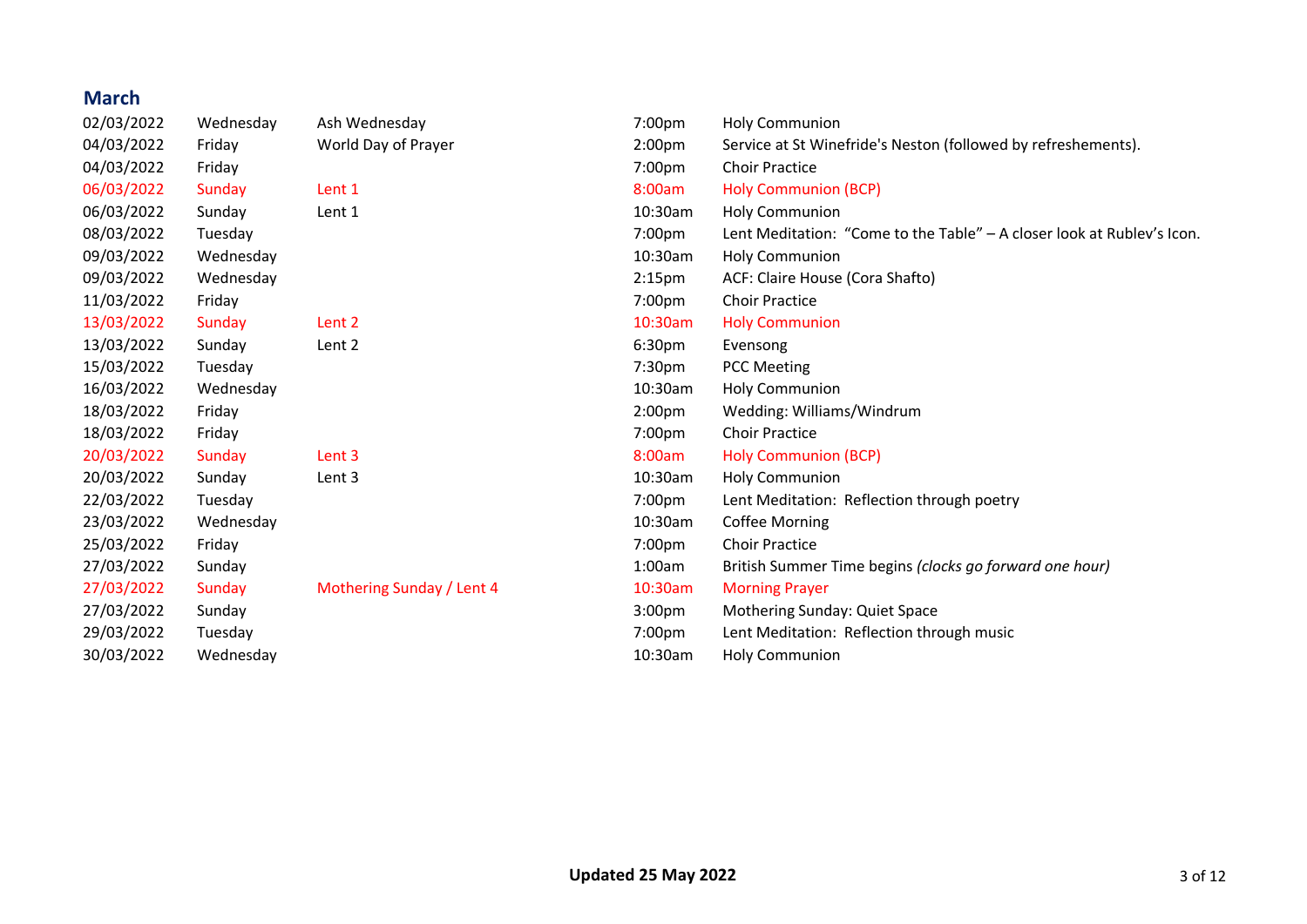## **April**

15/04/2022 Friday Bank Holiday 18/04/2022 Monday Bank Holiday

08/04/2022 Friday Wirral Schools End of term 25/04/2022 Monday Wirral Schools resume

01/04/2022 Friday 7:00pm Choir Practice 03/04/2022 Sunday Passion Sunday / Lent 5 8:00am Holy Communion (BCP) 03/04/2022 Sunday Passion Sunday / Lent 5 10:30am Readings and music for Passiontide 05/04/2022 Tuesday 7:30pm PCC Meeting 06/04/2022 Wednesday 10:30am Holy Communion 08/04/2022 Friday 7:00pm Choir Practice 10/04/2022 Sunday Palm Sunday 10:30am Holy Communion 13/04/2022 Wednesday 2:15pm ACF: Easter Topic (Revd. Vicky Barrett) 14/04/2022 Thursday Maundy Thursday 7:00pm Holy Communion 15/04/2022 Friday Good Friday 10:30am Good Friday Meditation 15/04/2022 Friday Good Friday 7:00pm Short choir practice 17/04/2022 Sunday Easter Day 8:00am Holy Communion (BCP) 17/04/2022 Sunday Easter Day 10:30am Holy Communion (including Baptism) 17/04/2022 Sunday Easter Day 12:30pm Holy Baptism 24/04/2022 Sunday Easter 2 10:30am Holy Communion 27/04/2022 Wednesday 10:30am Coffee Morning

29/04/2022 Friday 7:00pm Choir Practice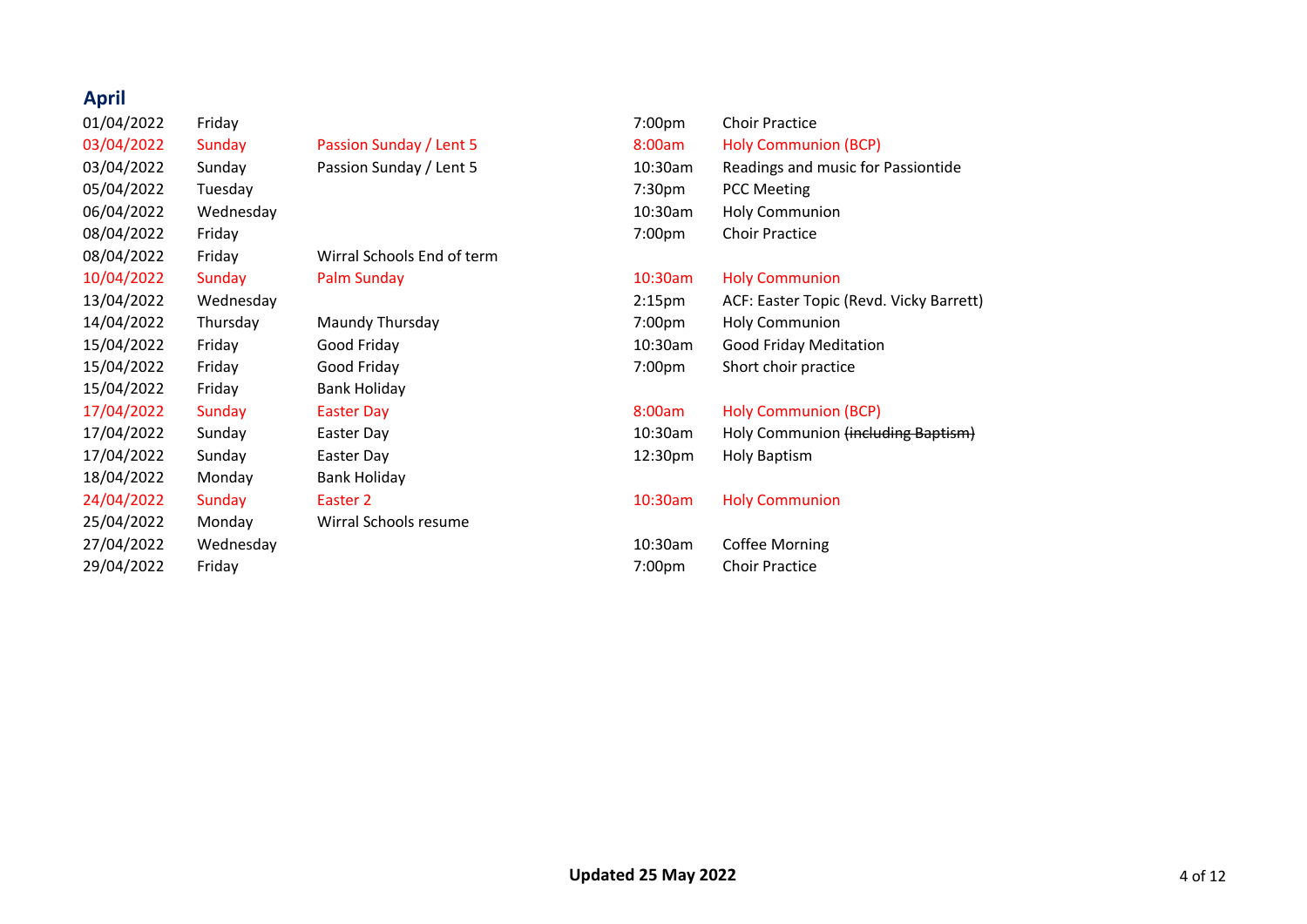### **May**

| 01/05/2022 | Sunday    | Easter 3                                  | 8:00am             | <b>Holy Communion (BCP)</b>                 |
|------------|-----------|-------------------------------------------|--------------------|---------------------------------------------|
| 01/05/2022 | Sunday    | Easter 3                                  | 10:30am            | Holy Communion                              |
| 02/05/2022 | Monday    | <b>Bank Holiday</b>                       |                    |                                             |
| 04/05/2022 | Wednesday |                                           | 10:30am            | <b>Holy Communion</b>                       |
| 06/05/2022 | Friday    |                                           | 7:00pm             | <b>Choir Practice</b>                       |
| 08/05/2022 | Sunday    | Easter 4                                  | 10:30am            | <b>Holy Communion</b>                       |
| 08/05/2022 | Sunday    | Easter 4                                  | 6:30 <sub>pm</sub> | <b>Choral Evensong</b>                      |
| 11/05/2022 | Wednesday |                                           | 10:30am            | <b>Holy Communion</b>                       |
| 11/05/2022 | Wednesday |                                           | 2:15 <sub>pm</sub> | ACF: North West Air Ambulance (Steph Owens) |
| 13/05/2022 | Friday    |                                           | 7:00pm             | <b>Choir Practice</b>                       |
| 14/05/2022 | Saturday  |                                           | 1:00 <sub>pm</sub> | Wedding: Green/Conway                       |
| 15/05/2022 | Sunday    | Easter 5                                  | 8:00am             | <b>Holy Communion (BCP)</b>                 |
| 15/05/2022 | Sunday    | Easter 5                                  | 10:30am            | Holy Communion (Shortened)                  |
| 15/05/2022 | Sunday    | Easter 5                                  | 11:45am            | <b>Annual Church Meetings</b>               |
| 15/05/2022 | Sunday    | Easter 5                                  | 12:30pm            | <b>Short PCC Meeting</b>                    |
| 15/05/2022 | Sunday    | Christian Aid Week begins                 |                    |                                             |
| 18/05/2022 | Wednesday |                                           | 10:30am            | <b>Holy Communion</b>                       |
| 21/05/2022 | Saturday  | Christian Aid Week ends                   |                    |                                             |
| 20/05/2022 | Friday    |                                           | 7:00pm             | <b>Choir Practice</b>                       |
| 22/05/2022 | Sunday    | Easter <sub>6</sub>                       | 10:30am            | <b>Holy Communion</b>                       |
| 24/05/2022 | Tuesday   |                                           | 7:30 <sub>pm</sub> | <b>PCC Meeting</b>                          |
| 25/05/2022 | Wednesday |                                           | 10:30am            | <b>Coffee Morning</b>                       |
| 26/05/2022 | Thursday  | <b>Ascension Day</b>                      | 7:00pm             | Holy Communion                              |
| 27/05/2022 | Friday    |                                           | 7:00pm             | <b>Choir Practice</b>                       |
| 27/05/2022 | Friday    | Wirral Schools end of half term           |                    |                                             |
| 28/05/2022 | Saturday  |                                           | 12:30pm            | Wedding: Jones/Eaton                        |
| 29/05/2022 | Sunday    | Easter 7 / Sunday after Ascension         | 10:30am            | <b>Holy Communion</b>                       |
| 30/05/2022 | Monday    | Wirral Schools start of half term holiday |                    |                                             |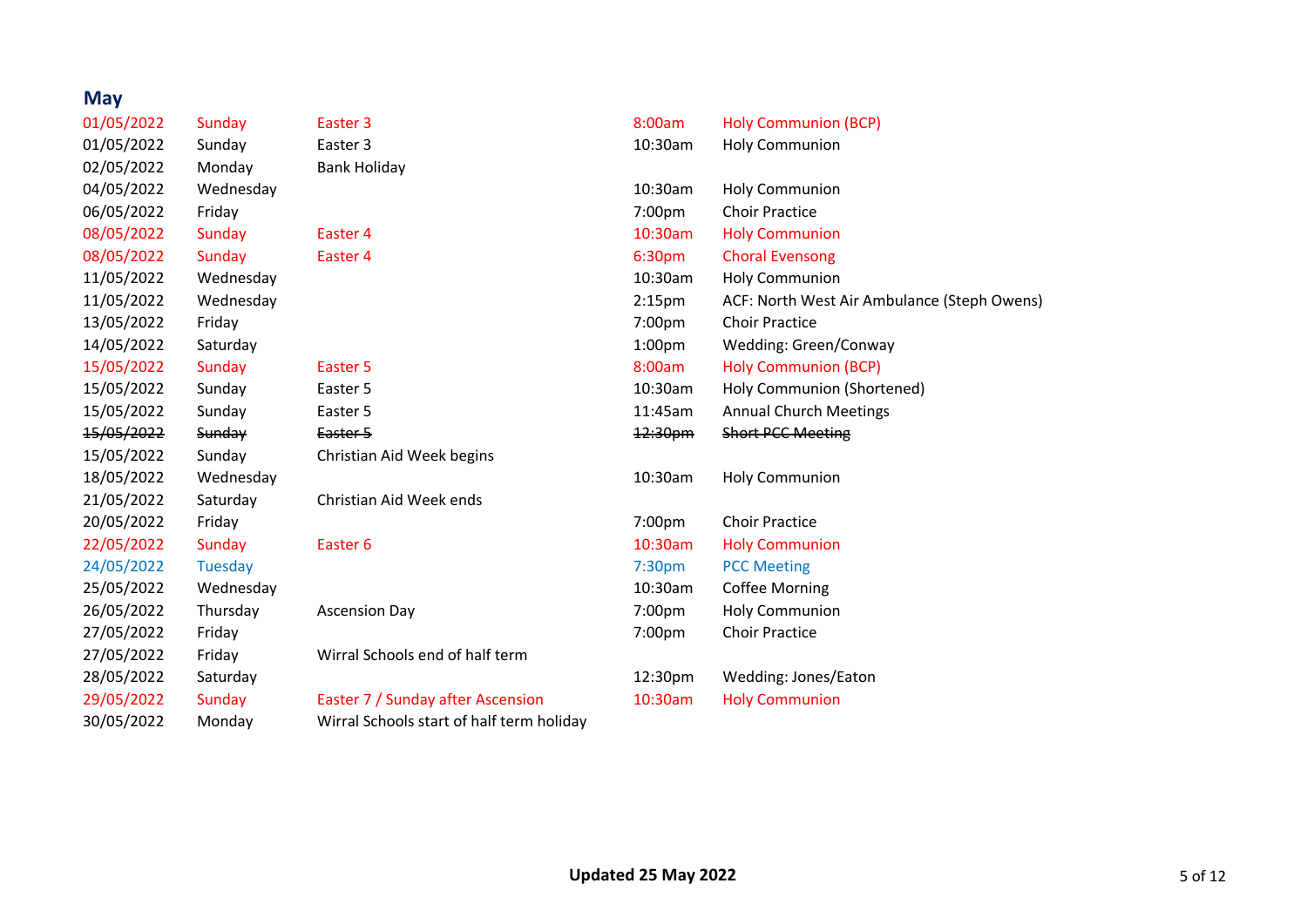# **June**<br>01/06/

| 01/06/2022 | Wednesday       |                                         | 10:30am            | <b>Holy Communion</b>                          |
|------------|-----------------|-----------------------------------------|--------------------|------------------------------------------------|
| 02/06/2022 | Thursday        | <b>Bank Holiday</b>                     |                    |                                                |
| 03/06/2022 | Friday          | <b>Bank Holiday</b>                     |                    |                                                |
| 03/06/2022 | Friday          | Wirral Schools end of half term holiday |                    |                                                |
| 04/06/2022 | <b>Saturday</b> |                                         |                    | <b>Village Jubilee Event</b>                   |
| 05/06/2022 | Sunday          | Pentecost                               | 8:00am             | <b>Holy Communion (BCP)</b>                    |
| 05/06/2022 | Sunday          | Pentecost                               | 10:30am            | Service of Thanksgiving for Queen Elizabeth II |
| 05/06/2022 | Sunday          |                                         |                    | <b>Village Jubilee Event</b>                   |
| 06/06/2022 | Monday          | Wirral Schools resume                   |                    |                                                |
| 06/06/2022 | Monday          |                                         | 7:30pm             | <b>PCC Meeting</b>                             |
| 07/06/2022 | <b>Tuesday</b>  |                                         | 7:30 <sub>pm</sub> | <b>PCC Meeting</b>                             |
| 08/06/2022 | Wednesday       |                                         | 10:30am            | <b>Holy Communion</b>                          |
| 08/06/2022 | Wednesday       |                                         | 2:15 <sub>pm</sub> | ACF Christian Aid (Christel Langdon-Griffiths) |
| 10/06/2022 | Friday          |                                         | 7:30 <sub>pm</sub> | <b>Choir Practice</b>                          |
| 12/06/2022 | Sunday          | <b>Trinity Sunday</b>                   | 10:30am            | <b>Holy Communion</b>                          |
| 12/06/2022 | Sunday          | <b>Trinity Sunday</b>                   | 6:30pm             | Choral Evensong                                |
| 15/06/2022 | Wednesday       |                                         | 10:30am            | <b>Holy Communion</b>                          |
| 17/06/2022 | Friday          |                                         | 7:00 <sub>pm</sub> | <b>Choir Practice</b>                          |
| 19/06/2022 | Sunday          | <b>Trinity 1</b>                        | 8:00am             | <b>Holy Communion (BCP)</b>                    |
| 19/06/2022 | Sunday          | Trinity 1                               | 10:30am            | <b>Holy Communion</b>                          |
| 22/06/2022 | Wednesday       |                                         | 10:30am            | <b>Coffee Morning</b>                          |
| 24/06/2022 | Friday          |                                         | 7:00 <sub>pm</sub> | <b>Choir Practice</b>                          |
| 26/06/2022 | Sunday          | <b>Trinity 2</b>                        | 10:30am            | <b>Holy Communion</b>                          |
| 29/06/2022 | Wednesday       |                                         | 10:30am            | <b>Holy Communion</b>                          |
|            |                 |                                         |                    |                                                |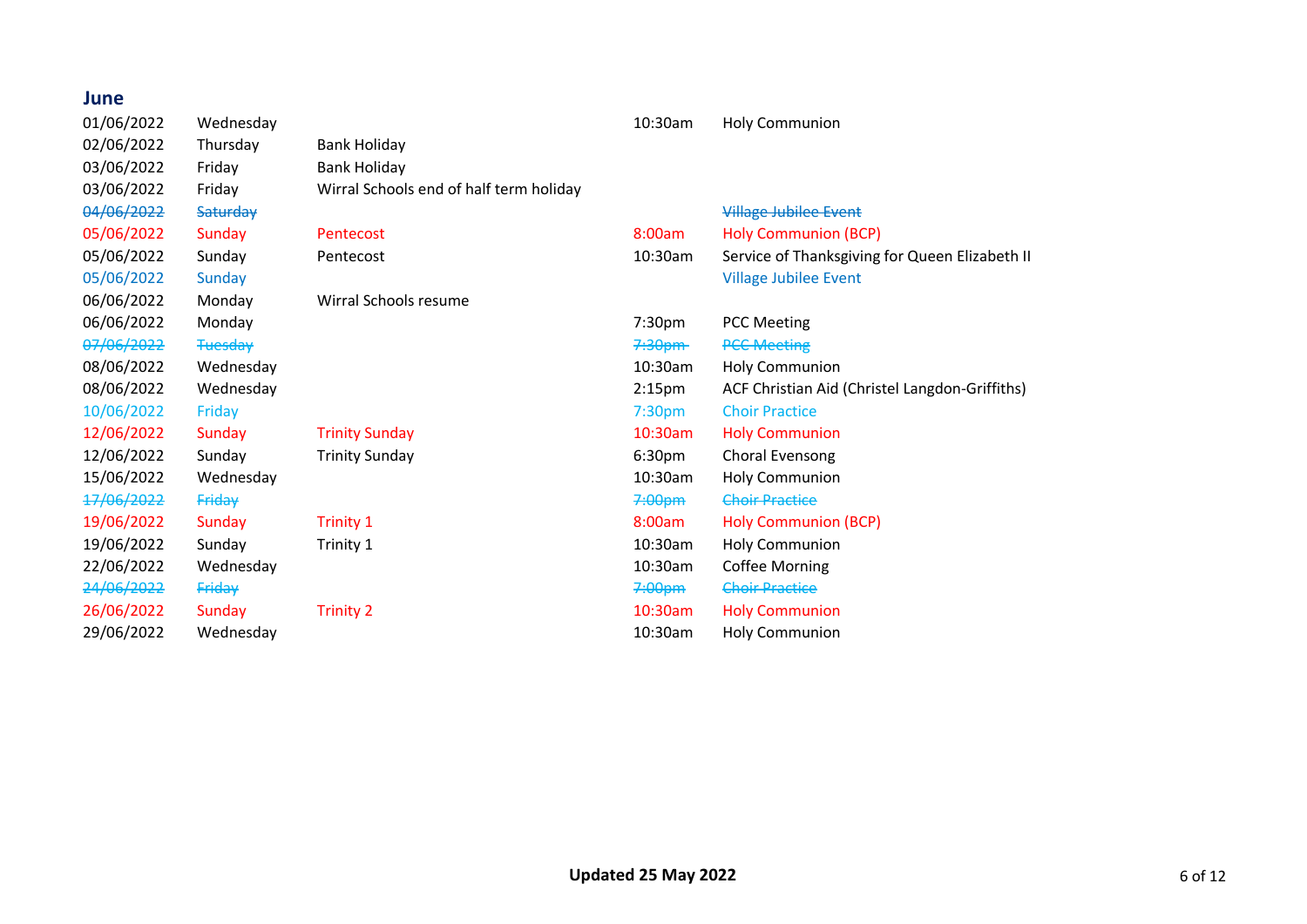#### **July** 01/07/2022 Friday 7:00pm Choir Practice 02/07/2022 Saturday 7:30pm Concert (Wirral Festival) (Church in use most of the day) 03/07/2022 Sunday Trinity 3 8:00am Holy Communion (BCP) 03/07/2022 Sunday Trinity 3 10:30am Holy Communion 06/07/2022 Wednesday 10:30am Holy Communion 08/07/2022 Friday 7:00pm Choir Practice 10/07/2022 Sunday Trinity 4 10:30am Morning Prayer 10/07/2022 Sunday Trinity 4 6:30pm Holy Communion (Traditional Language) 12/07/2022 Tuesday TBC Wedding (Provisional) 12/07/2022 Tuesday 7:30pm PCC Meeting 13/07/2022 Wednesday 10:30am Holy Communion 13/07/2022 Wednesday 2:15pm ACF: Summer Tea 15/07/2022 Friday 7:00pm Choir Practice 16/07/2022 Saturday 2:30pm Wedding Max Rossiter & Hannah Gargan 17/07/2022 Sunday Trinity 5 8:00am Holy Communion (BCP) 17/07/2022 Sunday Trinity 5 10:30am Holy Communion 20/07/2022 Wednesday 10:30am Holy Communion 21/07/2022 Thursday Wirral Schools end of term 22/07/2022 Friday 7:00pm Choir Practice 24/07/2022 Sunday Trinity 6 10:30am Holy Communion 27/07/2022 Wednesday 10:30am Coffee Morning 29/07/2022 Friday 7:00pm Choir Practice 31/07/2022 Sunday Trinity 7 10:30am Holy Communion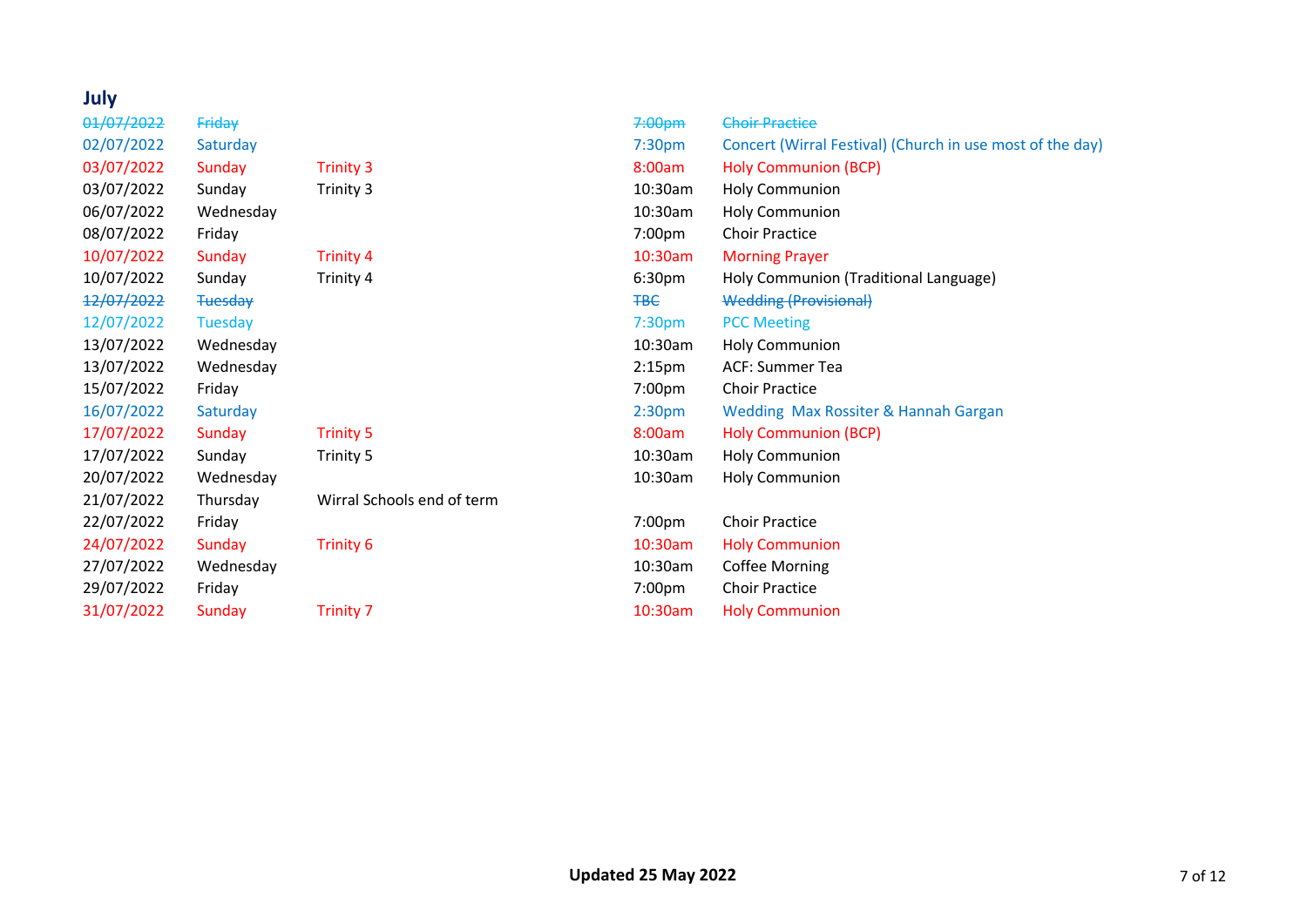#### **August**

03/08/2022 Wednesday 10:30am Holy Communion 07/08/2022 Sunday Trinity 8 3:00am Holy Communion (BCP) 07/08/2022 Sunday Trinity 8 10:30am Holy Communion 10/08/2022 Wednesday 10:30am Holy Communion 14/08/2022 Sunday Trinity 9 10:30am Holy Communion 14/08/2022 Sunday Trinity 9 6:30pm Evensong (BCP) 29/08/2022 Monday Bank Holiday

17/08/2022 Wednesday 10:30am Holy Communion 21/08/2022 Sunday Trinity 10 3:00am Holy Communion (BCP) 21/08/2022 Sunday Trinity 10 10:30am Holy Communion 24/08/2022 Wednesday 10:30am Holy Communion 27/08/2022 Saturday 1:00pm Wedding Jamie Massey & Kelly Wolff 28/08/2022 Sunday Trinity 11 10:30am Holy Communion (with Baptism)

31/08/2022 Wednesday 10:30am Holy Communion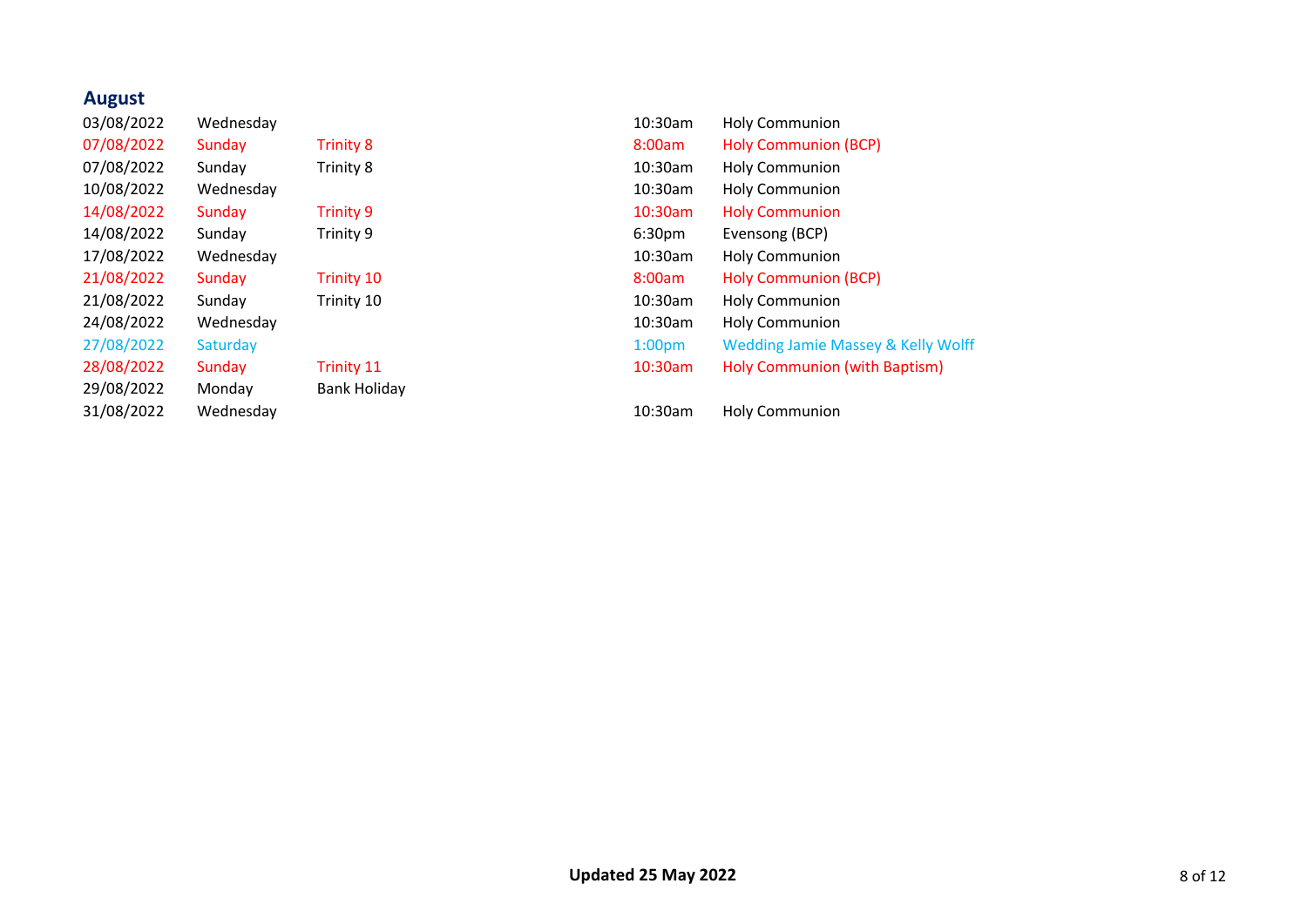# **September**<br>01/09/2022

02/09/2022 09/09/2022 11/09/2022 13/09/2022 16/09/2022 21/09/2022 28/09/2022

01/09/2022 Thursday Wirral Schools resume

| 02/09/2022 | Friday    |                      | 7:00pm             | <b>Choir Practice</b>                                            |
|------------|-----------|----------------------|--------------------|------------------------------------------------------------------|
| 04/09/2022 | Sunday    | <b>Trinity 12</b>    | 8:00am             | <b>Holy Communion (BCP)</b>                                      |
| 04/09/2022 | Sunday    | Trinity 12           | 10:30am            | <b>Holy Communion</b>                                            |
| 07/09/2022 | Wednesday |                      | 10:30am            | <b>Holy Communion</b>                                            |
| 09/09/2022 | Friday    |                      | 7:00pm             | <b>Choir Practice</b>                                            |
| 11/09/2022 | Sunday    | <b>Trinity 13</b>    | 10:30am            | <b>Holy Communion</b>                                            |
| 11/09/2022 | Sunday    | Trinity 13           | 6:30 <sub>pm</sub> | Choral Evensong                                                  |
| 12/09/2022 | Monday    |                      | 3:30 <sub>pm</sub> | Teddy Bear's Picnic                                              |
| 13/09/2022 | Tuesday   |                      | 7:30 <sub>pm</sub> | <b>PCC Meeting</b>                                               |
| 14/09/2022 | Wednesday |                      | 10:30am            | <b>Holy Communion</b>                                            |
| 14/09/2022 | Wednesday |                      | 2:15 <sub>pm</sub> | ACF: The Guide Dogs for the Blind Association (Christine Davies) |
| 16/09/2022 | Friday    |                      | 7:00 <sub>pm</sub> | <b>Choir Practice</b>                                            |
| 18/09/2022 | Sunday    | Trinity 14 / Harvest | 8:00am             | <b>Holy Communion (BCP)</b>                                      |
| 18/09/2022 | Sunday    | Trinity 14 / Harvest | 10:30am            | <b>Morning Prayer</b>                                            |
| 18/09/2022 | Sunday    |                      | 12:00pm            | Harvest Lunch                                                    |
| 21/09/2022 | Wednesday |                      | 10:30am            | <b>Holy Communion</b>                                            |
| 23/09/2022 | Friday    |                      | 7:00pm             | <b>Choir Practice</b>                                            |
| 25/09/2022 | Sunday    | <b>Trinity 15</b>    | 10:30am            | <b>Holy Communion</b>                                            |
| 28/09/2022 | Wednesday |                      | 10:30am            | <b>Coffee Morning</b>                                            |
| 30/09/2022 | Friday    |                      | 7:00pm             | <b>Choir Practice</b>                                            |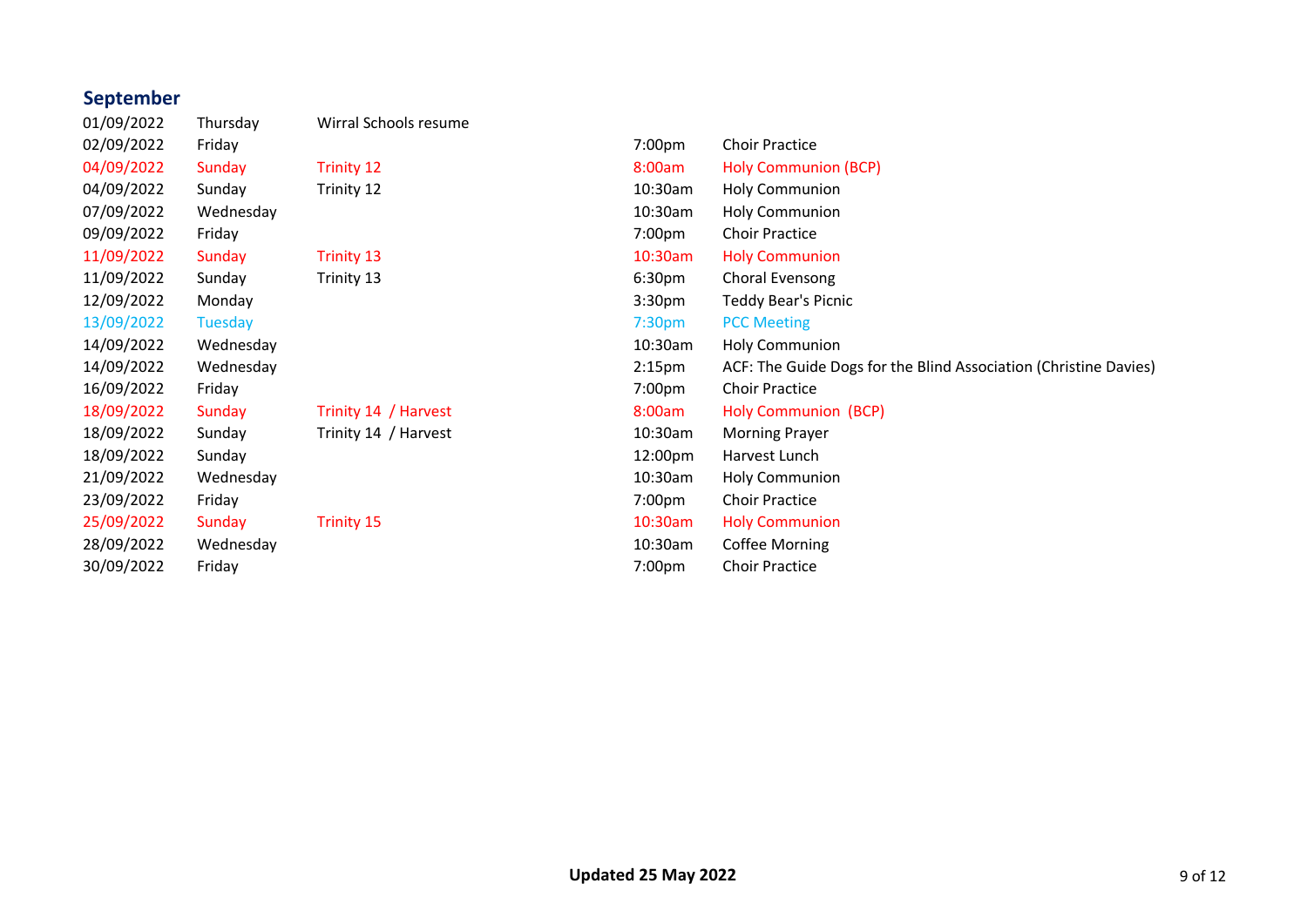### **October**

| 02/10/2022 | Sunday         | <b>Trinity 16</b>                         | 8:00am             | <b>Holy Communion (BCP)</b>                        |
|------------|----------------|-------------------------------------------|--------------------|----------------------------------------------------|
| 02/10/2022 | Sunday         | Trinity 16                                | 10:30am            | <b>Holy Communion</b>                              |
| 05/10/2022 | Wednesday      |                                           | 10:30am            | <b>Holy Communion</b>                              |
| 07/10/2022 | Friday         |                                           | 7:00pm             | <b>Choir Practice</b>                              |
| 09/10/2022 | Sunday         | <b>Trinity 17</b>                         | 10:30am            | <b>Holy Communion</b>                              |
| 09/10/2022 | Sunday         | <b>Trinity 17</b>                         | 5:30pm             | Parish Tea (with Bishop Mark?)                     |
| 09/10/2022 | Sunday         | Trinity 17                                | 6:30 <sub>pm</sub> | Choral Evensong (with Bishop Mark?)                |
| 11/10/2022 | <b>Tuesday</b> |                                           | 7:30 <sub>pm</sub> | <b>PCC Meeting</b>                                 |
| 12/10/2022 | Wednesday      |                                           | 10:30am            | <b>Holy Communion</b>                              |
| 12/10/2022 | Wednesday      |                                           | 2:15 <sub>pm</sub> | ACF: Singing the Psalms (Iain Stinson)             |
| 14/10/2022 | Friday         |                                           | 7:00pm             | <b>Choir Practice</b>                              |
| 16/10/2022 | Sunday         | <b>Trinity 18</b>                         | 8:00am             | <b>Holy Communion (BCP)</b>                        |
| 16/10/2022 | Sunday         | Trinity 18                                | 10:30am            | <b>Holy Communion</b>                              |
| 19/10/2022 | Wednesday      |                                           | 10:30am            | <b>Holy Communion</b>                              |
| 21/10/2022 | Friday         |                                           | 7:00pm             | <b>Choir Practice</b>                              |
| 21/10/2022 | Friday         | Wirral Schools end of half term           |                    |                                                    |
| 23/10/2022 | Sunday         | Last after Trinity / Bible Sunday         | 10:30am            | <b>Holy Communion</b>                              |
| 24/10/2022 | Monday         | Wirral Schools start of half term holiday |                    |                                                    |
| 26/10/2022 | Wednesday      |                                           | 10:30am            | <b>Coffee Morning</b>                              |
| 28/10/2022 | Friday         |                                           | 7:00pm             | <b>Choir Practice</b>                              |
| 28/10/2022 | Friday         | Wirral Schools end of half term holiday   |                    |                                                    |
| 30/10/2022 | Sunday         |                                           | 2:00am             | British Summer Time ends (clocks go back one hour) |
| 30/10/2022 | Sunday         | <b>All Saints</b>                         | 10:30am            | <b>Holy Communion</b>                              |
| 30/10/2022 | Sunday         | <b>All Saints</b>                         | 2:30 <sub>pm</sub> | Commemoration of the Faithful Departed             |
| 31/10/2022 | Monday         | Wirral Schools resume                     |                    |                                                    |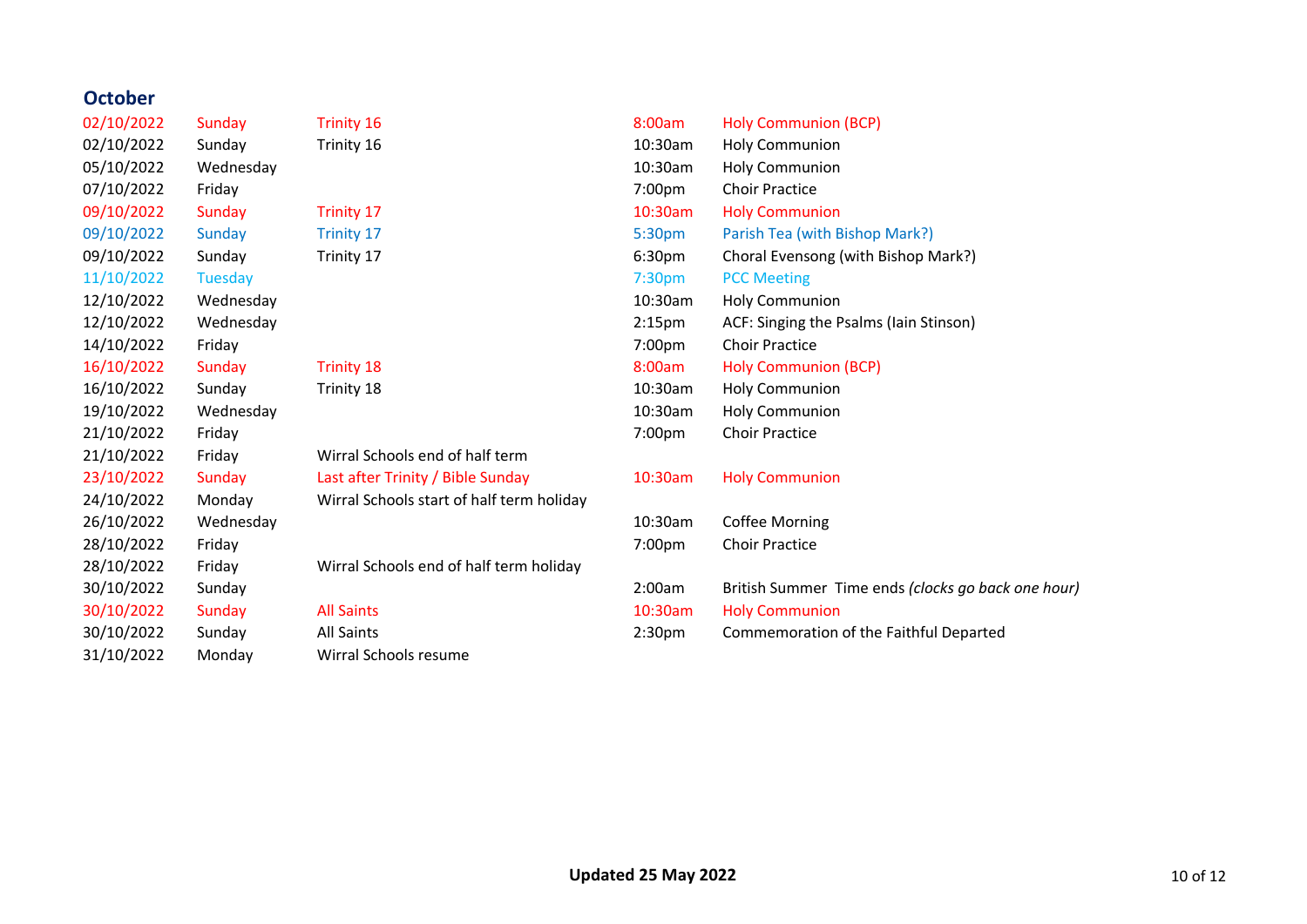#### **November**

| 02/11/2022 | Wednesday      |                                      | 10:30am            | <b>Holy Communion</b>                                    |
|------------|----------------|--------------------------------------|--------------------|----------------------------------------------------------|
| 04/11/2022 | Friday         |                                      | 7:00pm             | <b>Choir Practice</b>                                    |
| 06/11/2022 | Sunday         | Third before Advent                  | 8:00am             | <b>Holy Communion (BCP)</b>                              |
| 06/11/2022 | Sunday         | Third before Advent                  | 10:30am            | <b>Holy Communion</b>                                    |
| 08/11/2022 | <b>Tuesday</b> |                                      | 7:30 <sub>pm</sub> | <b>PCC Meeting</b>                                       |
| 09/11/2022 | Wednesday      |                                      | 10:30am            | <b>Holy Communion</b>                                    |
| 09/11/2022 | Wednesday      |                                      | 2:15 <sub>pm</sub> | ACF: The Leprosy Mission England and Wales (Paul Moores) |
| 11/11/2022 | Friday         |                                      | 7:00 <sub>pm</sub> | <b>Choir Practice</b>                                    |
| 13/11/2022 | Sunday         | <b>Remembrance Sunday</b>            | 10:30am            | Holy Communion with Act of Remembrance                   |
| 13/11/2022 | Sunday         | Remembrance Sunday                   | 2:45 <sub>pm</sub> | Civic Service for Remembrance Sunday                     |
| 16/11/2022 | Wednesday      |                                      | 10:30am            | <b>Holy Communion</b>                                    |
| 18/11/2022 | Friday         |                                      | 7:00 <sub>pm</sub> | <b>Choir Practice</b>                                    |
| 20/11/2022 | Sunday         | Christ the King / next before Advent | 8:00am             | <b>Holy Communion (BCP)</b>                              |
| 20/11/2022 | Sunday         | Christ the King / next before Advent | 10:30am            | <b>Holy Communion</b>                                    |
| 23/11/2022 | Wednesday      |                                      | 10:30am            | <b>Coffee Morning</b>                                    |
| 25/11/2022 | Friday         |                                      | 7:00pm             | <b>Choir Practice</b>                                    |
| 27/11/2022 | Sunday         | <b>Advent Sunday</b>                 | 10:30am            | Service of readings and music for Advent                 |
| 30/11/2022 | Wednesday      |                                      | 10:30am            | <b>Holy Communion</b>                                    |
|            |                |                                      |                    |                                                          |